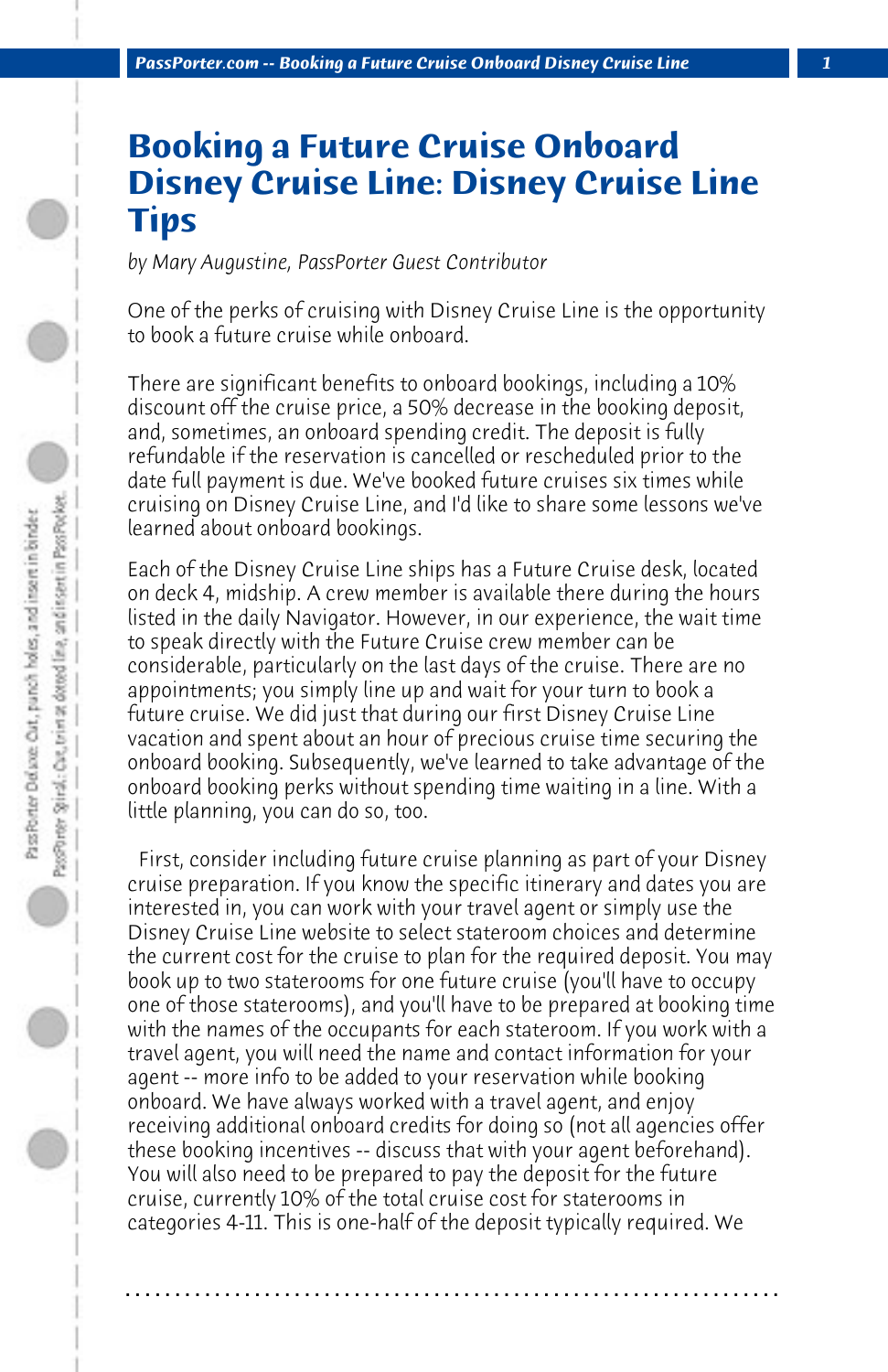gather all of this information, and file it with our cruise documents, which we carry on as we embark each cruise.

 Next, with this information in hand, you can proceed to the Future Cruise booking desk on the day you begin your Disney Cruise Line vacation, where future cruise booking cards are almost always available, even when a crew member is not present. I have completed a future cruise booking card within minutes of boarding, and placed it in the drop box located on the Future Cruise desk. Usually, by the following day, a quote will be delivered to your stateroom, written directly on the card you've submitted. If you are happy with the details, simply call the extension listed on the card and authorize the payment. If you want to make changes, you may call the extension to discuss them or leave a voice message, or make a visit to the Future Cruise desk to speak directly with the crew member. I have successfully made changes by leaving a phone message, and thus have avoided waiting in the queue. Finally, a typed confirmation of your reservation is delivered to your stateroom. I review this once again to ensure that all the information is correct, then save it until I have received a confirmation from Disney or our travel agent, which for us, typically arrives via e-mail a few days after the cruise.

If you are unsure about a future cruise date, you can still book a future cruise or 'dummy' date and change the date and itinerary later, without any penalty, as long as you do so before the paid-in-full date. You may also cancel the reservation within the same time period, and receive a full refund of your deposit. If you do move the reservation to an alternate date, you will retain the perks; currently a 10% discount on the cruise cost, with a deposit of 10% (one-half the usual deposit), and an onboard credit for Castaway Club members of \$100 for cruises less than 7 days in length and \$200 for cruises of 7 days or more (cruisers do not become members of the Castaway Club until the end of their first cruise -- incentives may be different for first-time cruisers). For example, on a recent cruise we booked a 'dummy' date for a 3-night cruise in December of 2013, which we plan to move to a later date when the schedules for 2014 are released. We selected the least expensive stateroom for this 'dummy' booking to keep the deposit to a minimum. (Editor $\&\#39$ ; Note: There may be limitations on how many times you can move the date and still retain the benefits. Some cruisers are reporting being told they can only change one time.)

 One final tip -- to save even more time we have picked up an extra Future Cruise booking card while onboard, and filed it away in our PassPorter binder. We'll complete it before leaving for our next cruise so that it's ready to drop off at the Future Cruise desk after boarding. Future cruise planning is part of our preparation for a Disney cruise.

**. . . . . . . . . . . . . . . . . . . . . . . . . . . . . . . . . . . . . . . . . . . . . . . . . . . . . . . . . . . . . . . . . .**